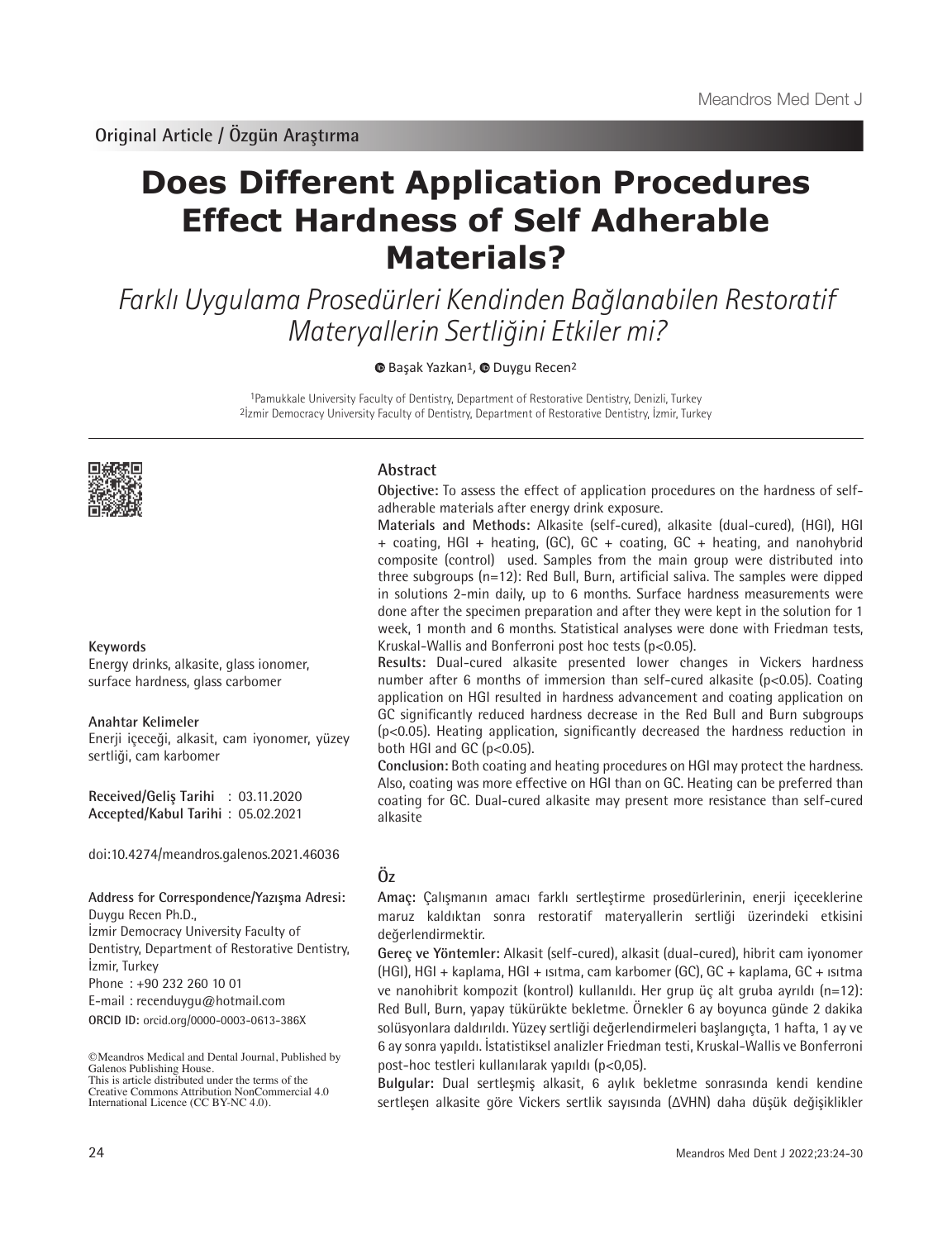gösterdi (p<0,05). Red Bull ve Burn alt gruplarında HGI üzerine kaplama uygulaması sertlik artışı ile sonuçlanmış ve GC üzerine kaplama uygulaması sertlik düşüşünü önemli ölçüde azaltmıştır (p<0,05). Isıtma uygulaması hem HGI hem de GC'de sertlik azalmasını önemli ölçüde azaltmıştır (p<0,05).

**Sonuç:** HGI üzerinde hem kaplama hem de ısıtma işlemi materyal sertliğini koruyabilir. Ayrıca kaplama uygulaması HGI üzerinde GC'ye göre daha etkili olmuştur. GC için kaplama yerine ısıtma uygulaması tercih edilebilir. Dual sertleşen alkasit, kendi kendine sertleşen alkasite göre daha fazla direnç gösterebilir.

# **Introduction**

In an attempt to overcome drawbacks of conventional glass ionomers, such as prolonged setting time, dehydration, initial moisture sensitivity, enhanced high viscous glass hybrid materials have been developed (1,2). This glass technology has been modified with ultrafine, reactive glass particles and built up a much stronger matrix structure which allow extended indications of use even in stress-bearing areas (3). Also, nanotechnology offers a glass ionomer subgroup which is called glass carbomer. Material contains nano-sized powder particles and fluorapatite (4,5).

Since restorative materials are faced with many different erosive stimuli in oral environment, it has become important to strengthen mechanical properties with some additional applications. One of the additional enforcement is the use of heat. Heat application can be performed by using high-energy LED, halogen light source or ultrasonic excitation and it is expressed that heating significantly increases hardness of glass ionomers (6,7). An alternative application that has been shown as reinforcement is surface coating (8).

Another novel self adherable material, which stands out with its high compressive strength is alkasite. This product incorporates dimethacrylates in liquid and glass fillers, initiators, and pigments in powder (9-11). Setting reaction of this material can be done by two mechanisms: Self-cure and dual-cure (10).

Energy drinks, which are commonly preferred by students, long way drivers and athletes, have an erosive affect on restorative materials (11). It is reported that energy drinks may decrease the hardness of restorations due to their low pH and buffering capacity (11,12). However, there are few studies in literature about how heating or coating effect mechanical properties of glass ionomers.

Therefore, the aims of this study were to determine the effect of energy drinks on hardness regarding to additional heating or coating application on glass ionomers and different setting reaction mechanisms of alkasite (1,2). The following null hypotheses tested were: There would be no differences in the hardness of glass ionomers when coating or heating is applied; there would be no differences in the hardness of the alkasite whether hardened with self-cure or dual-cure  $(1,2)$ .

# **Materials and Methods**

In the power analysis (F=0.5), it was determined that 80% power could be obtained at 95% confidence level when at least 12 samples were taken per group in the study.

Three hundred and twenty four samples were prepared using a disc-shaped mold according to the manufacturer instructions (Table 1). Artificial saliva was prepared using 0.33 g of  $KH_{2}PO_{4}$ , 0.34 g of Na<sub>2</sub>HPO<sub>4</sub>, 1.27 g of KCl, 0.16 g of NaSCN, 0.58 g of NaCl,  $0.17$  g of CaCl<sub>2</sub>,  $0.16$  g of NH<sub>4</sub>Cl,  $0.03$  g of glucose, 0.2 g of urea, 0.002 g of ascorbic acid and 2.7 g of mucin in 1000 mL of distilled water. For the complete polymerization, specimens were stored in artificial saliva (37 °C, 24 hours) (13).

Dry polishing regimen was applied to the upper surfaces of all specimens with aluminum oxide impregnated discs by applying a light hand pressure, using a 10,000 rpm micromotor at low-speed. For the glass ionomer based materials, coatings were applied before and after polishing. Each group was randomly divided into three subgroups (n=12 per group) according to following immersion solutions: Red Bull (pH: 3.81, Red Bull GmbH, Austria); Burn (pH: 3.03, The Coca-Cola Company, Atlanta, GA, USA) and artificial saliva.

Before experiment, pH of energy drinks was measured with a pH meter (Waterproof pHep® 5 pH/Temperature Tester, Hanna Instruments Inc., Woonsocket, RI, USA). Samples were soaked in immersion solution for 2 minutes per day  $(23\pm1 \degree C)$ . The samples were then washed with distilled water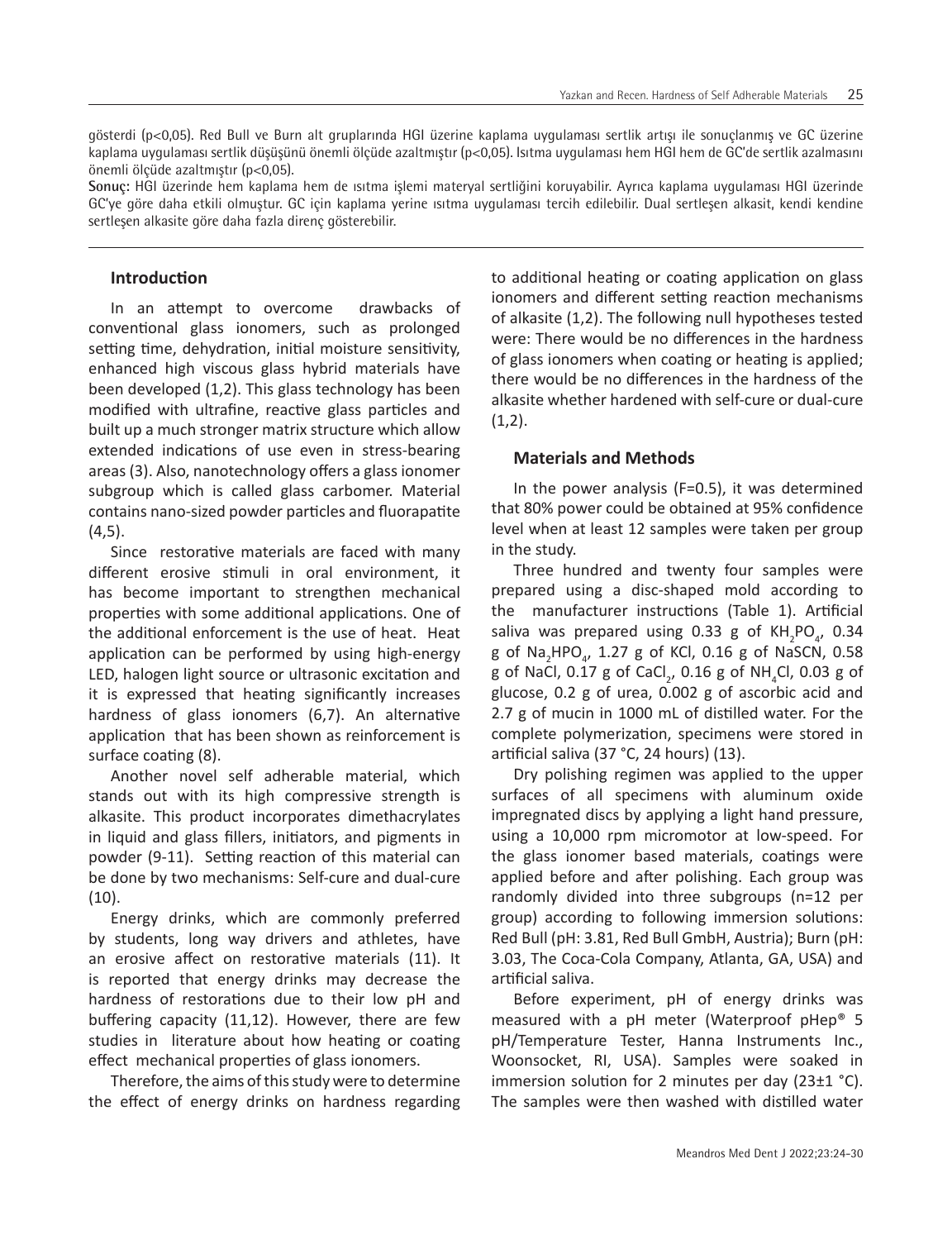and stored in fresh artificial saliva until the same application the next day. This cycle was repeated daily for six months over three immersion periods (14). All containers were closed to prevent immersion solutions from vaporizing. Energy drinks and artificial saliva were changed daily.

Microhardness measurements were done after specimen preparation and after they were kept in solution for 1-week, 1-month and 6-months. Using a microhardness tester (Duroline M, Metkon Instruments Inc., Bursa, Turkey) and a Vickers indenter, three tracks were made on the material surface at 100 mm intervals from each other by applying a static load of 200 g.

#### **Statistical Analysis**

Shapiro-Wilk test was used to evaluate whether the variables in the study were compatible with normal distribution. In comparing values obtained at different times for each groups, F statistic was applied for variables with normal distribution, and Friedman test for variables that were not normally distributed. Bonferroni post hoc test was preferred for binary comparison. Kruskal-Wallis test statistics were used to compare variables that did not show normal distribution. A value of <0.05 was considered as statistically significant.

# **Results**

The mean hardness values of each group at baseline and after 1-week, 1-month, and 6-months of Redbull, Burn and artificial saliva immersion are presented in Table 2, Table 3 and Table 4, respectively. The column graphic showing changes of Vickers hardness number ΔVHN 1w (difference between baseline-1-week), ΔVHN 1m (difference between baseline-1-months) and ΔVHN 6m (difference between baseline-6-month) of each group is given in Figure 1.

Dual-cured alkasite presented the highest hardness values (p=0.0001). This group was followed by self-cured alkasite and nanohybrid composite resin, respectively (p=0.0001). The hardness values in hybrid glass ionomer (HGI) + coating were higher than HGI. On the other hand, there is no statistically significant difference between the hardness of glass carbomer + coating and the glass carbomer in all subgroups at baseline (p>0.05). Hardness of HGI + heating was higher than HGI (p=0.0001). Similarly, glass carbomer + heating presented higher values than glass carbomer (p=0.0001). The hardness values obtained after heating were found significantly higher than coating (p=0.0001).

| Table 1. Materials used for each group and their application procedure |                                                                           |                                                                                                                                                                                             |  |  |  |
|------------------------------------------------------------------------|---------------------------------------------------------------------------|---------------------------------------------------------------------------------------------------------------------------------------------------------------------------------------------|--|--|--|
| Groups/Codes                                                           | Material/Manufacturer/ Batch Number                                       | Application                                                                                                                                                                                 |  |  |  |
| Alkasite (self-cured)/ASC                                              | Cention N/Ivoclar Vivadent AG,<br>Bendererstrasse, Schaan, Liechtenstein/ | Dispense powder and liquid, mix and add the remaining<br>powder until a homogeneous consistency is achieved (45-60<br>s) (no light curing).                                                 |  |  |  |
| Alkasite (dual-cured)/ADC                                              | W93722                                                                    | Apply additional light for 20 s polimerized using a LED lamp<br>at a distance of 1 mm (standard power curing mode of<br>VALO <sup>™</sup> Cordless, Ultradent, South Jordan, UT 84095, USA) |  |  |  |
| Hybrid glass ionomer/HGI                                               | Equia Forte/ GC, Tokyo, Japan/1804061                                     | Activate the capsule and mix in a high frequency mixer.                                                                                                                                     |  |  |  |
| Hybrid glass ionomer<br>+ Coat/HGIC                                    | Equia Forte Coat/<br>GC Europe, Leuven, Belgium                           | Apply Equia Forte Coat and apply light for 20 s (standard<br>power curing mode of VALO <sup>™</sup> Cordless).                                                                              |  |  |  |
| Hybrid glass ionomer<br>+ Heat/HGIH                                    |                                                                           | Additional light for 60 s with a LED lamp (standard power<br>curing mode of VALO <sup>™</sup> Cordless).                                                                                    |  |  |  |
| Glass Carbomer/GC                                                      | GCP Glass Fill/GCP Dental, Vianen,<br>Netherlands/71712907                | Activate the capsule and mix in a high frequency mixer for<br>$15s$ .                                                                                                                       |  |  |  |
| GlassCarbomer<br>+ Coat/GCC                                            | GCP Gloss/GCP Dental, Vianen,<br><b>Netherlands</b>                       | Coat the surfaces with GCP Gloss and light cure for 60 s (GCP<br>CarboLED, GCP Dental).                                                                                                     |  |  |  |
| Glass Carbomer + Heat/<br><b>GCH</b>                                   |                                                                           | Additional light for 90 s (GCP CarboLED, GCP Dental).                                                                                                                                       |  |  |  |
| Nanohybrid Composite/NC                                                | Grandio So/VOCO GmbH, Cuxhaven,<br>Germany/1806497                        | Apply the composite resin material and light cure for 40 s<br>(standard power curing mode of VALO <sup>™</sup> Cordless)                                                                    |  |  |  |
| GCP: Good clinical practice                                            |                                                                           |                                                                                                                                                                                             |  |  |  |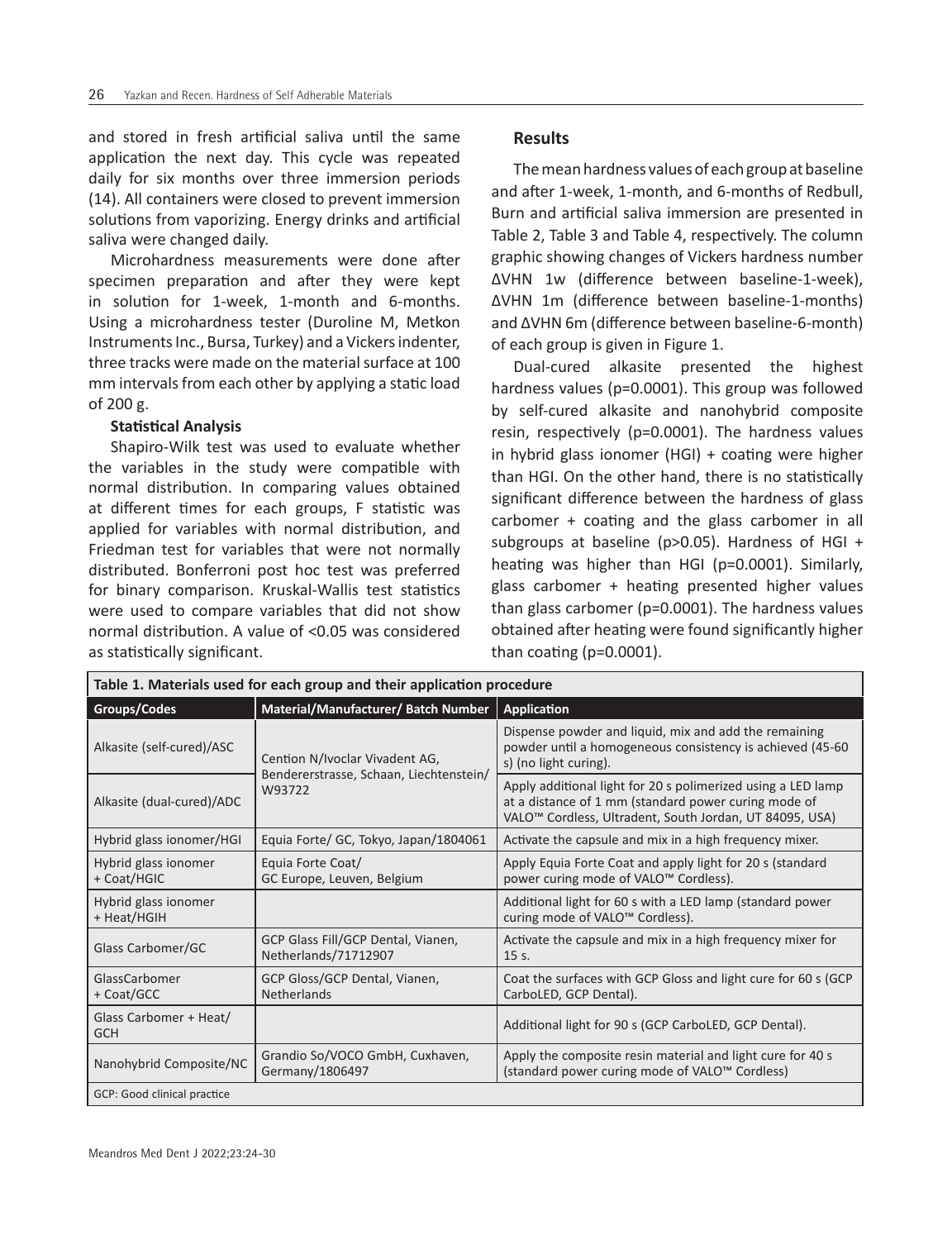| Table 2. The mean surface hardness values and standard deviations of each group at baseline and after 1-week,<br>1-month, and 6-months of Redbull immersion |                                 |                                |                                  |                                 |  |  |
|-------------------------------------------------------------------------------------------------------------------------------------------------------------|---------------------------------|--------------------------------|----------------------------------|---------------------------------|--|--|
| <b>Group codes</b>                                                                                                                                          | <b>Baseline</b>                 | 1-week                         | 1-month                          | 6-months                        |  |  |
| ASC                                                                                                                                                         | $165.3 \pm 0.06$ <sup>a,A</sup> | $161.5 \pm 0.08^{a,B}$         | $156.4 \pm 0.08$ <sup>a,C</sup>  | $147.5 \pm 0.08^{a, D}$         |  |  |
| <b>ADC</b>                                                                                                                                                  | $168.5 \pm 0.08^{b,A}$          | $164.4 \pm 0.07^{b,B}$         | $160.5 \pm 0.08^{b,C}$           | $156.5 \pm 0.08^{b,0}$          |  |  |
| <b>HGI</b>                                                                                                                                                  | $112.4 \pm 0.07$ <sup>c,A</sup> | $98.5 \pm 0.08^{c, B}$         | $80.4 \pm 0.07$ <sup>c,C</sup>   | $69.4 \pm 0.07$ <sup>c,D</sup>  |  |  |
| <b>HGIC</b>                                                                                                                                                 | $118.4 \pm 0.09^{d,A}$          | $115.4 \pm 0.08^{d,B}$         | $98.4 \pm 0.09$ <sup>d,C</sup>   | $77.4 \pm 0.08$ <sup>d,D</sup>  |  |  |
| <b>HGIH</b>                                                                                                                                                 | $128.4 \pm 0.07$ <sup>e,A</sup> | $123.5 \pm 0.09^{e,B}$         | $118.5 \pm 0.09$ <sup>e,C</sup>  | $110.5 \pm 0.07$ <sup>e,D</sup> |  |  |
| GC                                                                                                                                                          | $70.5 \pm 0.08$ <sup>f,A</sup>  | $60.5 \pm 0.08^{f,B}$          | 49.5 $\pm$ 0.08 <sup>f,C</sup>   | $30.4 \pm 0.07^{f, D}$          |  |  |
| <b>GCC</b>                                                                                                                                                  | $68.3 \pm 0.07$ <sup>g,A</sup>  | $64.6 \pm 0.09$ <sup>g,B</sup> | 52.5 $\pm$ 0.07 $s$ <sup>C</sup> | $35.5 \pm 0.08$ <sup>g,D</sup>  |  |  |
| <b>GCH</b>                                                                                                                                                  | $83.5 \pm 0.08^{h,A}$           | 79.6±0.07h,B                   | $71.4 \pm 0.06^{h,C}$            | 54.5 $\pm$ 0.09 <sup>h,D</sup>  |  |  |
| <b>NC</b>                                                                                                                                                   | $148.4 \pm 0.07$ <sup>i,A</sup> | $144.5 \pm 0.07^{i,B}$         | $139.4 \pm 0.08$ <sup>i,C</sup>  | 134.5±0.078 <sup>i,D</sup>      |  |  |

**\***Values indicated by different small letters on the same column and different big letters on the same line are statistically significantly different (p<0.0001)

**Table 3. The mean surface hardness values and standard deviations of each group at baseline and after 1-week, 1-month, and 6-months of Burn immersion, intergroup comparisons in each evaluation point and intragroup comparisons between evaluation points**

| Group codes | <b>Baseline</b>                 | 1-week                         | 1-month                         | 6-months                       |  |
|-------------|---------------------------------|--------------------------------|---------------------------------|--------------------------------|--|
| ASC         | $162.4 \pm 0.08$ <sup>a,A</sup> | $158.4 \pm 0.09^{a,B}$         | $153.4 \pm 0.06$ <sup>a,C</sup> | $144.4 \pm 0.08^{a,0}$         |  |
| <b>ADC</b>  | $166.5 \pm 0.08^{b,A}$          | $162.4 \pm 0.07^{b, B}$        | 158.4±0.08b,C                   | $155.4 \pm 0.08^{b,0}$         |  |
| <b>HGI</b>  | $110.4 \pm 0.07$ <sup>c,A</sup> | $95.4 \pm 0.06^{c, B}$         | $65.4 \pm 0.08$ <sub>c.C</sub>  | $57.5 \pm 0.07^{c, D}$         |  |
| <b>HGIC</b> | $115.4 \pm 0.07$ <sup>d,A</sup> | $112.5 \pm 0.08^{d,B}$         | 94.4 $\pm$ 0.06 <sup>d,C</sup>  | $84.4 \pm 0.07^{d,D}$          |  |
| <b>HGIH</b> | 131.5±0.07 <sup>e,A</sup>       | $127.5 \pm 0.09^{e,B}$         | $123.5 \pm 0.09$ <sup>e,C</sup> | $118.5 \pm 0.08^{e, D}$        |  |
| GC          | $65.4 \pm 0.06$ <sup>f,A</sup>  | 58.4 $\pm$ 0.06 <sup>f,B</sup> | 47.5 $\pm$ 0.09 <sup>f,c</sup>  | $30.5 \pm 0.09^{f, D}$         |  |
| <b>GCC</b>  | $66.5 \pm 0.08$ <sup>f,A</sup>  | $62.5 \pm 0.08$ <sup>g,B</sup> | $51.4 \pm 0.07$ g,C             | $35.4 \pm 0.08$ <sup>g,D</sup> |  |
| <b>GCH</b>  | $81.5 \pm 0.07$ <sup>g,A</sup>  | 77.5±0.07h,B                   | $71.4 \pm 0.07$ <sup>h,C</sup>  | 58.5 $\pm$ 0.07 <sup>h,D</sup> |  |
| NC          | $150.5 \pm 0.08^{h,A}$          | $146.4 \pm 0.08^{i,B}$         | $142.4 \pm 0.07$ <sup>i,C</sup> | 137.5±0.08 <sup>i,D</sup>      |  |
| $\Delta$    |                                 |                                |                                 |                                |  |

**\***Values indicated by different small letters on the same column and different big letters on the same line are statistically significantly different (p<0.0001)

**Table 4. The mean surface hardness values and standard deviations of each group at baseline and after 1-week, 1-month, and 6-months of artificial saliva immersion, intergroup comparisons in each evaluation point and intragroup comparisons between evaluation points**

| Group codes                                                                                                                                                     | <b>Baseline</b>                 | 1-week                          | 1-month                        | 6-months                        |  |
|-----------------------------------------------------------------------------------------------------------------------------------------------------------------|---------------------------------|---------------------------------|--------------------------------|---------------------------------|--|
| <b>ASC</b>                                                                                                                                                      | 168.4±0.07 <sup>a,A</sup>       | $166.4 \pm 0.08$ <sup>a,A</sup> | $164.4 \pm 0.06^{a,B}$         | $159.4 \pm 0.07$ <sup>a,C</sup> |  |
| ADC                                                                                                                                                             | $171.4 \pm 0.07^{b,A}$          | $170.4 \pm 0.08^{b,A}$          | $169.5 \pm 0.08^{b,A}$         | $166.4 \pm 0.07^{b, B}$         |  |
| <b>HGI</b>                                                                                                                                                      | $115.4 \pm 0.08$ <sub>c,A</sub> | $112.4 \pm 0.09^{c,A}$          | $98.5 \pm 0.08^{c,B}$          | $92.5 \pm 0.08$ <sub>c,C</sub>  |  |
| <b>HGIC</b>                                                                                                                                                     | $120.5 \pm 0.07$ <sup>d,A</sup> | $119.4 \pm 0.07$ <sup>d,A</sup> | $114.5 \pm 0.08^{d,B}$         | $108.4 \pm 0.07$ <sup>d,C</sup> |  |
| <b>HGIH</b>                                                                                                                                                     | 131.5±0.08 <sup>e,A</sup>       | $130.5 \pm 0.07$ <sup>e,A</sup> | $126.4 \pm 0.08^{e,B}$         | $122.4 \pm 0.08$ <sup>e,C</sup> |  |
| GC                                                                                                                                                              | 74.5±0.08 <sup>f,A</sup>        | $70.5 \pm 0.08^{f,B}$           | $64.5 \pm 0.07$ <sup>f,C</sup> | 53.4 $\pm$ 0.07 <sup>f,D</sup>  |  |
| <b>GCC</b>                                                                                                                                                      | 73.4 $\pm$ 0.07 <sup>f,A</sup>  | $71.5 \pm 0.08$ <sup>f,A</sup>  | $65.4 \pm 0.07^{f,B}$          | 53.3 $\pm$ 0,05 <sup>f,c</sup>  |  |
| <b>GCH</b>                                                                                                                                                      | $82.4 \pm 0.08$ <sub>g</sub> ,A | $81.3 \pm 0.04$ <sup>g,A</sup>  | 78.4±0.08 <sup>g,B</sup>       | $72.5 \pm 0.07$ g,C             |  |
| NC                                                                                                                                                              | 153.4±0,08h,A                   | $152.5 \pm 0.08^{h,A}$          | $151.4 \pm 0.06^{h,B}$         | $146.4 \pm 0.08$ h,C            |  |
| *Values indicated by different small letters on the same column and different big letters on the same line are statistically significantly different (p<0.0001) |                                 |                                 |                                |                                 |  |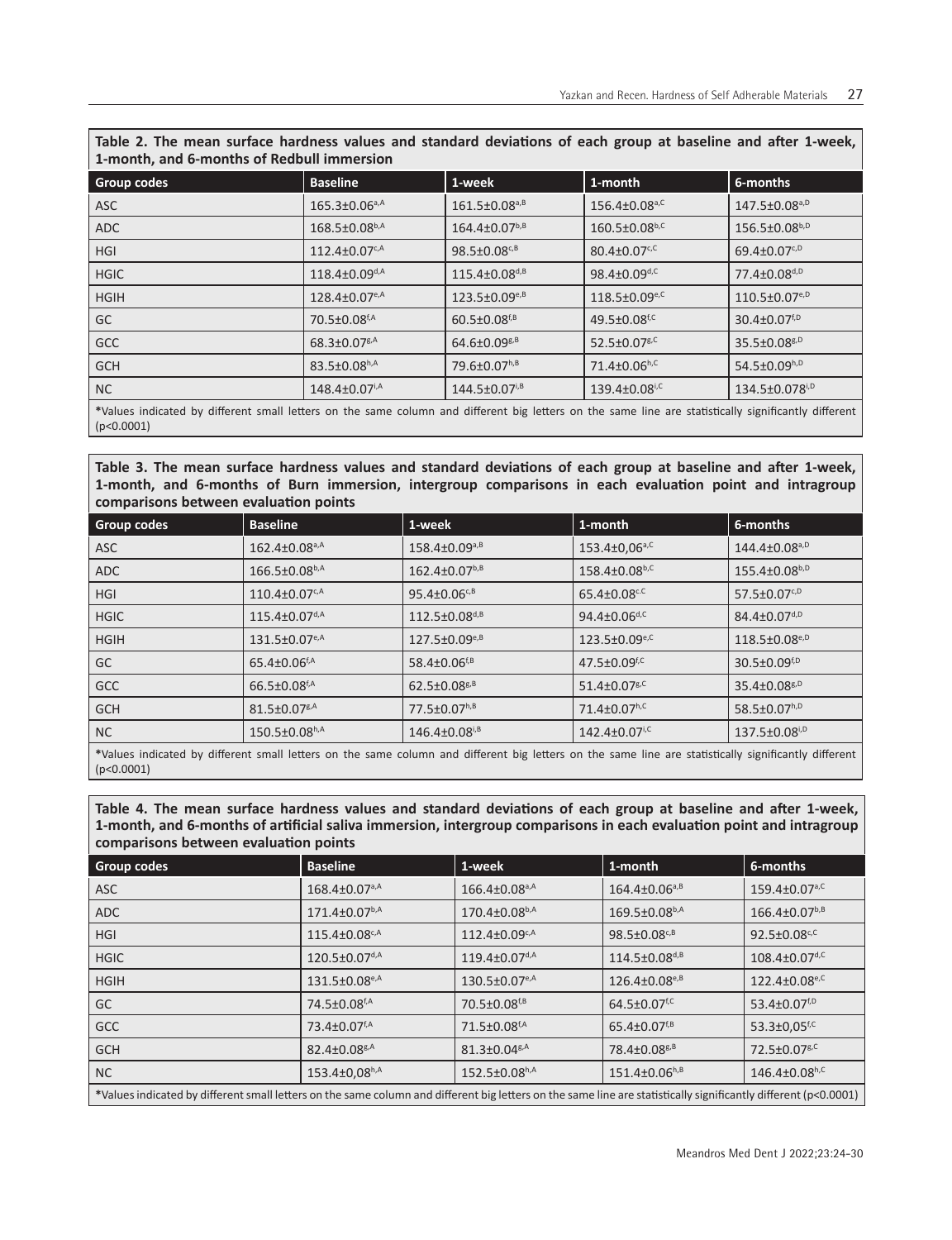

#### HARDNESS REDUCTION (AVHN VALUES)

**Figure 1.** Column chart showing mean hardness change values of all groups after 1 week (ΔVHN 1w), 1 month (ΔVHN 1m) and 6 months (ΔVHN 6m)

After Red bull and Burn immersion, hardness was significantly decreased with the elapsed time in all groups (p=0.0001).

Dual-cured alkasite presented lower ΔVHN 6m than self-cured alkasite (p=0.0001). Coating on HGIs significantly resulted in hardness advancement and coating on glass carbomers significantly decreased hardness reduction in Red bull and Burn subgroups (p=0.0001). Heating, on the other hand, significantly decreased hardness reduction in both HGIs and glass carbomers (p=0.0001).

# **Discussion**

Present study aimed to investigate whether different applications would effect surface hardness. In previous *in vitro* studies, materials were left in contact with acidic drinks for a long time (15,16). However, in oral environment, during consumption of drinks, restoration surfaces remain in contact with beverages for a very short time before being washed with saliva. Therefore, in this study, as descibed before by Erdemir et al. (14), the materials were dipped in energy drinks 2 minutes a day and then left in artificial saliva.

The present results reveal that coating and heating on HGI concluded in a decrease in the hardness reduction after energy drinks exposure. Therefore,

agreement with Burdur and Sirin Karaarslan (17) who revealed varnish application increased the hardness of Equia Forte. Furthermore, in a different study it is reported that coated glass ionomer presented significantly higher hardness when compared no protection (18). Higher hardness obtained from coating can be interpreted as covering the surface against moisture is important for maintaining the hardening of the material. Jafarpour et al. (19) supported this interpretation with their study. It is reported that water sorption and solubility of restorative materials may decrease the mechanical properties and surface coating protects initial water contamination (17).

first null hypothese was rejected. This result is in

In this study, heating on glass carbomer increased hardness. However, coating on glass carbomers has not been found to be as successful as heating. Similarly, in a clinical study (20) researchers stated that good clinical practice (GCP) Gloss, had no effect on mechanical properties of restorative material, unlike GC Equia Coat. While the GCP Gloss varnish did not contain monomers, the varnishes used to protect the conventional glass ionomer cements consisted mainly of acrylic or methacrylic monomers. In many studies, light-curing, nano-filled, resin-based varnishes have been shown to be more successful than other surface coating materials (20).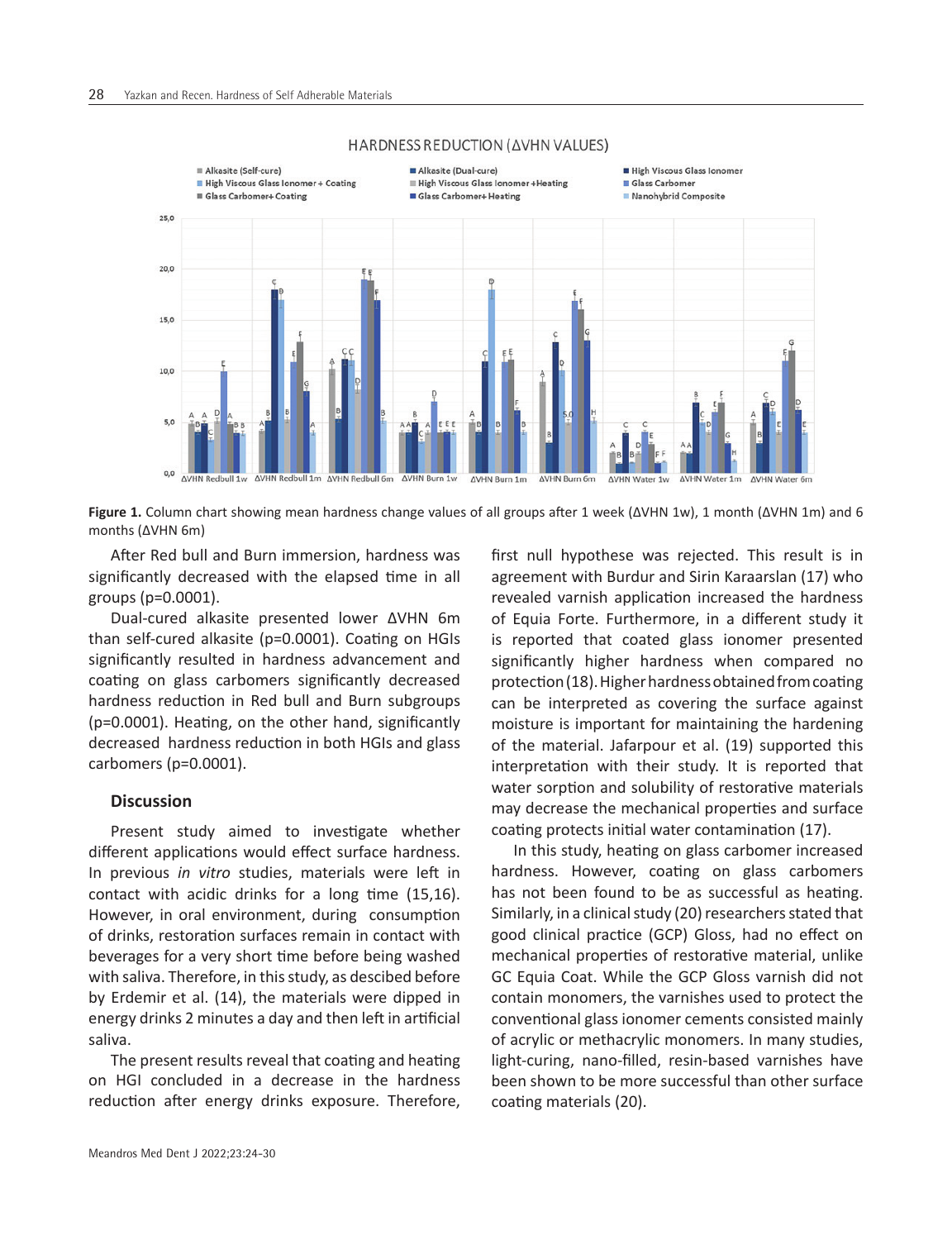In both HGI and glass carbomer, heating increased hardness more than coating. This finding is in line with the results of previous studies investigating the effect of heat treatment on the hardness of glass ionomers (21,22). Heat provided by LED light-curing units increases ion mobility during the initial stage of setting and causes acceleration in the hardening resulting in an improved setting reaction (23). This study revealed that heating using a high output light device is useful with regards to glass carbomer. Unlike the results of this study, some other studies indicated that heating had no effect on mechanical behaviour of the glass carbomer. This result was related to the structure of the glass carbomer material in these studies (6,24).

Alkasite presented the highest hardness, whether hardened as self-cure or dual-cure. This may be related to nanoparticle size of inorganic filling ingredient (25). However, when hardened with dual-cure, highest results were obtained. Therefore, second null hypothese was rejected. The higher hardness of dual-cured alkasite can be attributed to material's high polymer network density and high degree of conversion with a stable, efficient self-cure initiator (25). Unlike the results of present study, by Ilie (24) reported that additional light curing initially accelerates the polymerization kinetics and shortens the curing process, but does not change the final hardness. Different results of the present study may be attributed to additional light application can lead to higher values of degree of conversion and crosslinking, both straight related to the hardness. However, many factors which can affect result such as energy density, size and distribution of inorganic fillers should also be considered.

With all these results, there is a need for more *in vitro* and clinical studies to be carried out and only the hardness parameter was evaluated in the present study, and the amount of wear after long-term energy drinks exposure was not measured.

# **Conclusion**

According to present study results:

- Heating can be preferred then coating in both HGIs and glass carbomers.

- Coating is more effective on HGIs than glass carbomers.

- Dual-cured alkasite may present more resistance than self-cured ones.

- Dual-cured alkasite may be a better alternative for patients on acidic diet when compared with glass ionomers.

#### **Ethics**

**Ethics Committee Approval:** Ethical approval is not required for this type of an *in vitro* material research article which does not involve humans, animals or exracted tooth.

**Informed Consent:** This study does not require patient consent.

**Peer-review:** Externally peerreviewed.

# **Authorship Contributions**

Consept: D.R., B.Y., Design: D.R., B.Y., Data Collection or Processing: D.R., B.Y., Analysis or Interpretation: B.Y., Literature Search: D.R., B.Y., Writing: D.R., B.Y.

**Conflict of Interest:** No conflict of interest was declared by the authors.

**Financial Disclosure:** The authors declared that this study received no financial support.

# **References**

- 1. Savas S, Colgecen O, Yasa B, Kucukyilmaz E. Color stability, roughness, and water sorption/solubility of glass ionomer-Based restorative materials. Niger J Clin Pract 2019; 22: 824-32.
- 2. Ong J, Yap AU, Hong JY, Eweis AH, Yahya NA. Viscoelastic Properties of Contemporary Bulk-fill Restoratives: A Dynamicmechanical Analysis. Oper Dent 2018; 43: 307-14.
- 3. Kutuk ZB, Ozturk C, Cakir FY, Gurgan S. Mechanical performance of a newly developed glass hybrid restorative in the restoration of large MO Class 2 cavities. Niger J Clin Pract 2019; 22: 833-41.
- 4. Moshaverinia A, Ansari S, Moshaverinia M, Roohpour N, Darr JA, Rehman I. Effects of incorporation of hydroxyapatite and fluoroapatite nanobioceramics into conventional glass ionomer cements (GIC). Acta Biomater 2008; 4: 432-40.
- 5. Tatlı EC, Ozer L. Evaluation of physical and mechanical properties of glass carbomer cement under in vitro conditions. Turk J Clin Lab 2018; 9: 281-6.
- 6. Menne-Happ U, Ilie N. Effect of heat application on the mechanical behaviour of glass ionomer cements. Clin Oral Investig 2014; 18: 643-50.
- 7. O'Brien T, Shoja-Assadi F, Lea SC, Burke FJ, Palin WM. Extrinsic energy sources affect hardness through depth during set of a glass-ionomer cement. J Dent 2010; 38: 490-5.
- 8. Kanik Ö, Turkun LS, Dasch W. In vitro abrasion of resin-coated highly viscous glass ionomer cements: a confocal laser scanning microscopy study. Clin Oral Investig 2017; 21: 821-9.
- 9. Mishra A, Singh G, Singh SK, Agarwal M, Qureshi R, Khurana N. Comparative Evaluation of Mechanical Properties of Cention N with Conventionally used Restorative Materials—An In Vitro Study. Int J Prosthodont Restor Dent 2018; 8: 120-4.